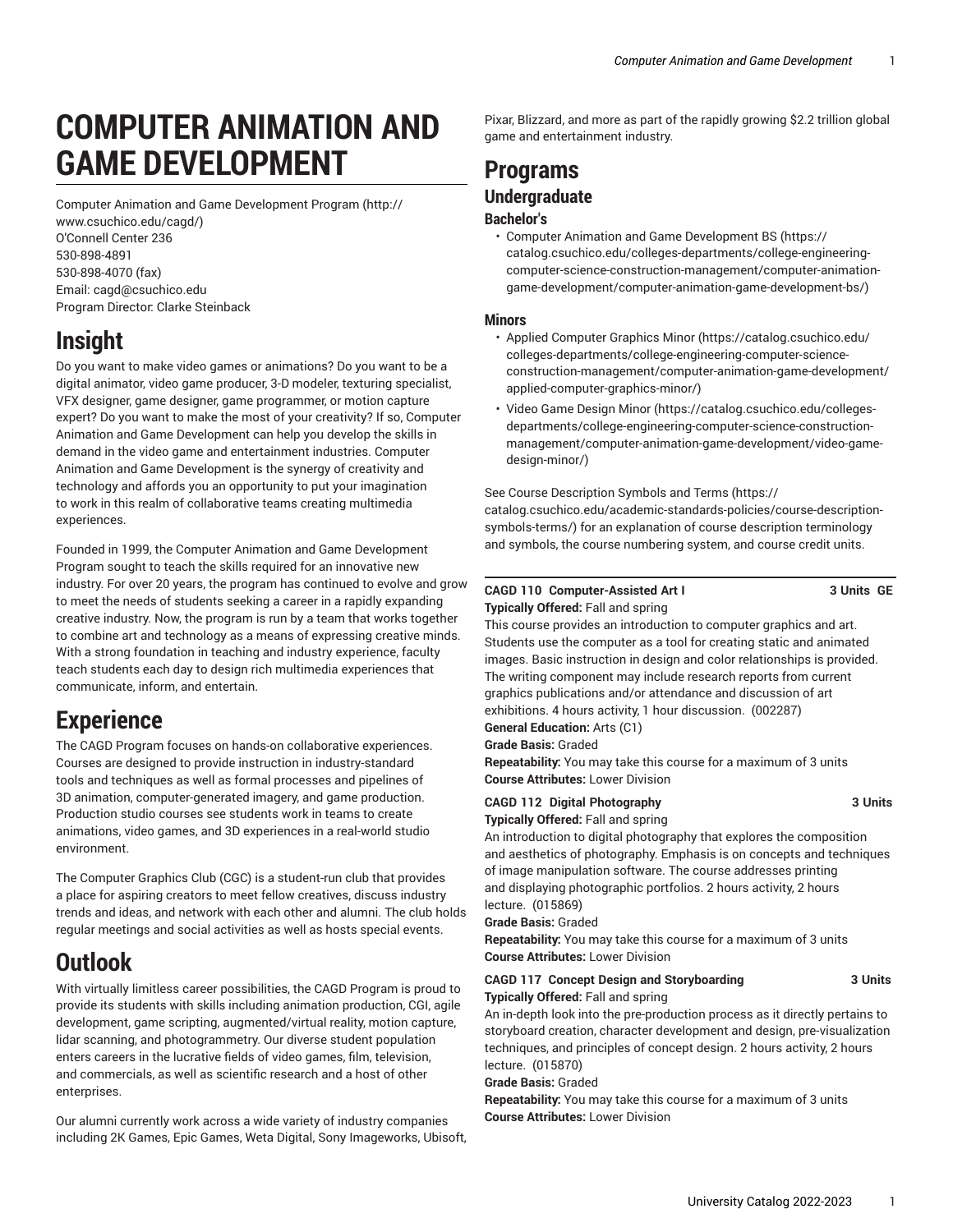#### **CAGD 170 Video Game Design 3 Units**

#### **Typically Offered:** Fall and spring

An introduction course to video game design, studying the art, technology, and science involved in the creation and development of video games. The course covers video game history, game theory, design of computer-based games, delivery systems, development cycle, case studies, ethical and social issues, and emerging technologies and trends. This course emphasizes the understanding and the interdisciplinary nature of video game design. This is not a computer programming course. 2 hours activity, 2 hours lecture. (020239)

**Grade Basis:** Graded

**Repeatability:** You may take this course for a maximum of 3 units **Course Attributes:** Lower Division; Laptop required

**CAGD 180 Scripting and Programming for Computer Graphics 3 Units** 

**Prerequisite:** GE Critical Thinking (A3), GE Mathematics/Quantitative Reasoning (A4).

**Typically Offered:** Fall and spring

This course introduces application scripting and programming to visual artists using scripting and programming environments embedded in applications and integrated graphical development environments. Fundamental scripting techniques for computer modeling, animation, video game and other visual media will be explored. Elementary application programs will be designed, implemented and tested. 2 hours activity, 2 hours lecture. (020648)

#### **Grade Basis:** Graded

**Repeatability:** You may take this course for a maximum of 3 units **Course Attributes:** Lower Division

### **CAGD 189 Industry Internship 1-3 Units**

**Typically Offered:** Fall and spring

0 hours supervision. (020125)

**Grade Basis:** Credit/No Credit

**Repeatability:** You may take this course for a maximum of 15 units **Course Attributes:** Lower Division

# **CAGD 198 Special Topics 1-3 Units**

**Prerequisite:** Department permission.

**Typically Offered:** Fall and spring

This course is for special topics offered for 1.0-3.0 units. Typically the topic is offered on a one-time-only basis and may vary from term to term and be different for different sections. See the Class Schedule for the specific topic being offered. 0 hours lecture. (020130) **Grade Basis:** Graded

**Repeatability:** You may take this course more than once **Course Attributes:** Lower Division

### **CAGD 199 Special Problems 1-3 Units**

**Prerequisite:** Faculty permission.

**Typically Offered:** Fall and spring

This course is an independent study of special problems offered for 1.0-3.0 units. You must register directly with a supervising faculty

member. 0 hours supervision. (020133)

**Grade Basis:** Credit/No Credit

**Repeatability:** You may take this course for a maximum of 6 units **Course Attributes:** Lower Division

# **CAGD 230 Digital Modeling 3 Units**

**Prerequisite:** CAGD 112 with a grade of C- or higher.

**Typically Offered:** Fall and spring

This course explores the basic concepts, principles, practices, tools and techniques of digital modeling, and production pipeline used primarily in CGI, games, and simulations. Topics include creating modifying, texturing, lighting, and rendering basic architectural and prop objects. Projects are designed to guide students through the process of designing digital objects and understanding how objects are imported and used in CGI, games, and simulations. Students produce digital models that demonstrate these concepts, principles, workflow, and technique. 2 hours activity, 2 hours discussion. (021443)

**Grade Basis:** Graded

**Repeatability:** You may take this course for a maximum of 3 units **Course Attributes:** Lower Division; Laptop required

#### **CAGD 240 Digital Animation 3 Units**

**Prerequisite:** CAGD 110 with a grade of C- or higher.

**Typically Offered:** Fall and spring

This course explores the basic principles and techniques of motion such as in-betweening, timing, squash and stretch, and more. Students produce animated works that demonstrate these principles and techniques and that effectively communicate with the audience. 2 hours activity, 2 hours lecture. (020240)

**Grade Basis:** Graded

**Repeatability:** You may take this course for a maximum of 3 units **Course Attributes:** Lower Division; Laptop required

#### **CAGD 250 Introduction to Technical CGI 3 Units**

**Prerequisite:** CAGD 117 and CAGD 230 all with a grade of C- or higher. **Typically Offered:** Fall and spring

This course provides an introduction and technical foundation to tools and strategies used to develop both pre-visualized and final deliverables leading to effective visual communication as it relates to digital production in the game and animation industries. Emphasis is placed on the basics of compositing techniques and components of 3D pre-visualization. 2 hours activity, 2 hours lecture. (022151) **Grade Basis:** Graded

**Repeatability:** You may take this course for a maximum of 3 units **Course Attributes:** Lower Division; Laptop required

#### **CAGD 270 Level Design 3 Units**

**Prerequisite:** CAGD 170 with a grade of C- or higher. **Typically Offered:** Fall and spring

This project-oriented course introduces the concepts and tools used in creating levels for games. Fundamental architectural theory, critical path, flow, pacing, dilemmas, balancing, difficulty level, playtesting, and storytelling relating to level design are studied. Existing game levels are studied and analyzed; original game levels are created using industry toolsets to meet game design objectives. Understanding how level design fits into the production pipeline and how to work in collaborative environments. 2 hours activity, 2 hours discussion. (021350) **Grade Basis:** Graded

**Repeatability:** You may take this course for a maximum of 3 units **Course Attributes:** Lower Division; Laptop required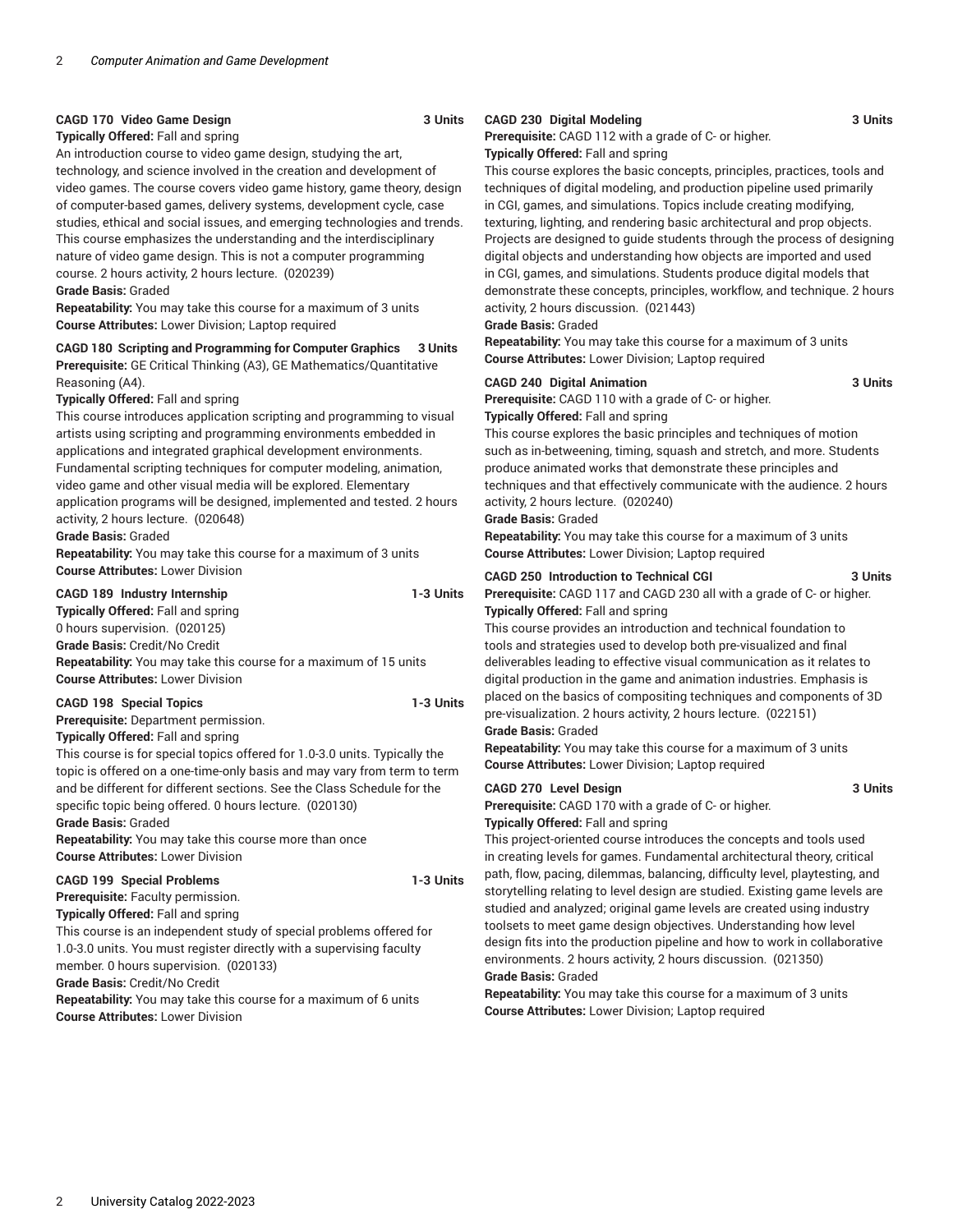#### **CAGD 280 Introduction to Game Scripting 3 Units**

**Prerequisite:** CAGD 180 or CSCI 111 all with a grade of C- or higher. **Typically Offered:** Fall and spring

The course covers an introduction to game scripting concepts and will take the student through the process of creating prototypes and games using an industry-standard game engine. The course will explore using a game engine and associated scripting to maneuver characters around in 2D/3D space, develop interactive game environments, implement special effects, manipulate objects, script menus and graphical user interfaces, create non-player character behaviors, and much more. The student is required to have basic programming skills and game design experience from which the course will expand in using scripting and a game engine to create effective games. 2 hours activity, 2 hours lecture. (022150) **Grade Basis:** Graded

**Repeatability:** You may take this course for a maximum of 3 units **Course Attributes:** Lower Division; Laptop required

| CAGD 289 Industry Internship<br><b>Typically Offered: Fall and spring</b><br>0 hours supervision. (020126)<br><b>Grade Basis: Credit/No Credit</b><br><b>Repeatability:</b> You may take this course for a maximum of 15 units<br><b>Course Attributes: Lower Division</b>                                                                                                                                                                                  | 1-3 Units |
|-------------------------------------------------------------------------------------------------------------------------------------------------------------------------------------------------------------------------------------------------------------------------------------------------------------------------------------------------------------------------------------------------------------------------------------------------------------|-----------|
| <b>CAGD 298 Special Topics</b><br><b>Typically Offered: Fall and spring</b><br>0 hours lecture. (020131)<br><b>Grade Basis: Graded</b><br><b>Repeatability:</b> You may take this course more than once<br><b>Course Attributes: Lower Division</b>                                                                                                                                                                                                         | 1-3 Units |
| <b>CAGD 299 Special Problems</b><br>Prerequisite: Faculty permission.<br><b>Typically Offered: Fall and spring</b><br>This course is an independent study of special problems offered for<br>1.0-3.0 units. You must register directly with a supervising faculty<br>member. 0 hours supervision. (020134)<br>Grade Basis: Credit/No Credit<br>Repeatability: You may take this course for a maximum of 6 units<br><b>Course Attributes: Lower Division</b> | 1-3 Units |
| <b>CAGD 320 Digital Texturing</b><br><b>Prerequisite:</b> CAGD 230 with a grade of C- or higher.<br><b>Typically Offered: Fall and spring</b>                                                                                                                                                                                                                                                                                                               | 3 Units   |

This course explores the concepts, principles, practices, tools, and techniques of UV layout for 3D models and the digital texturing process. Topics include UV layout, material creation, texture painting and baking, level of detail, and import/export of final content into various media formats. Students demonstrate the concepts, principles, workflow and techniques as part of the texturing pipeline associated with industry standard practices. 2 hours activity, 2 hours discussion. (021903) **Grade Basis:** Graded

**Repeatability:** You may take this course for a maximum of 3 units **Course Attributes:** Upper Division; Laptop required

# **CAGD 325 Motion Capture 3 Units**

**Prerequisite:** CAGD 230 with a grade of C- or higher.

**Typically Offered:** Fall and spring

This course provides students an understanding and a practical application of motion capture technology used for game, virtual reality (VR), film and simulations. It provides students with fundamental skills in the use and aesthetics of motion capture. Students gain practical experience in calibrating and operating a motion capture system, and in planning and implementing a motion capture shoot. Students also gain an overview of the broader context of motion capture such as its use in computer generated imagery (CGI), animation, game development, and interactive performance. 2 hours activity, 2 hours lecture. (021778) **Grade Basis:** Graded

**Repeatability:** You may take this course for a maximum of 3 units **Course Attributes:** Upper Division; Laptop required

#### **CAGD 330 3-D Computer Modeling 3 Units**

**Prerequisite:** CAGD 320 with a grade of C- or higher.

#### **Typically Offered:** Fall only

This course uses 3-D modeling and animation software in developing 3- D computer models and creating presentations of those models in storytelling still scenes. The tools, techniques, and topics studied include basic and advanced 3-D modeling tools, 3-D scene layout, lighting, texturing, and rendering. 4 hours activity, 1 hour discussion. (002317) **Grade Basis:** Graded

**Repeatability:** You may take this course for a maximum of 3 units **Course Attributes:** Upper Division; Laptop required

#### **CAGD 331 3-D Character Modeling 3 Units**

**Prerequisite:** CAGD 330 with a grade of C- or higher.

**Typically Offered:** Spring only

A study of the necessary principles and techniques of creating digital 3-D characters. Students learn the necessary skills for modeling characters, creating effective anatomy, and rigging characters for animation purposes. 4 hours activity, 1 hour lecture. (020241)

**Grade Basis:** Graded

**Repeatability:** You may take this course for a maximum of 3 units **Course Attributes:** Upper Division; Laptop required

#### **CAGD 340 Computer Animation 3 Units**

**Prerequisite:** CAGD 240 with a grade of C- or higher. **Typically Offered:** Fall and spring

The concepts of computer imaging and animation are taught in this project-based course. Focus is on the principles of animation and how they apply to current computer animation techniques. This course emphasizes both creative and technical skills. 2 hours activity, 2 hours lecture. (002366)

**Grade Basis:** Graded

**Repeatability:** You may take this course for a maximum of 3 units **Course Attributes:** Upper Division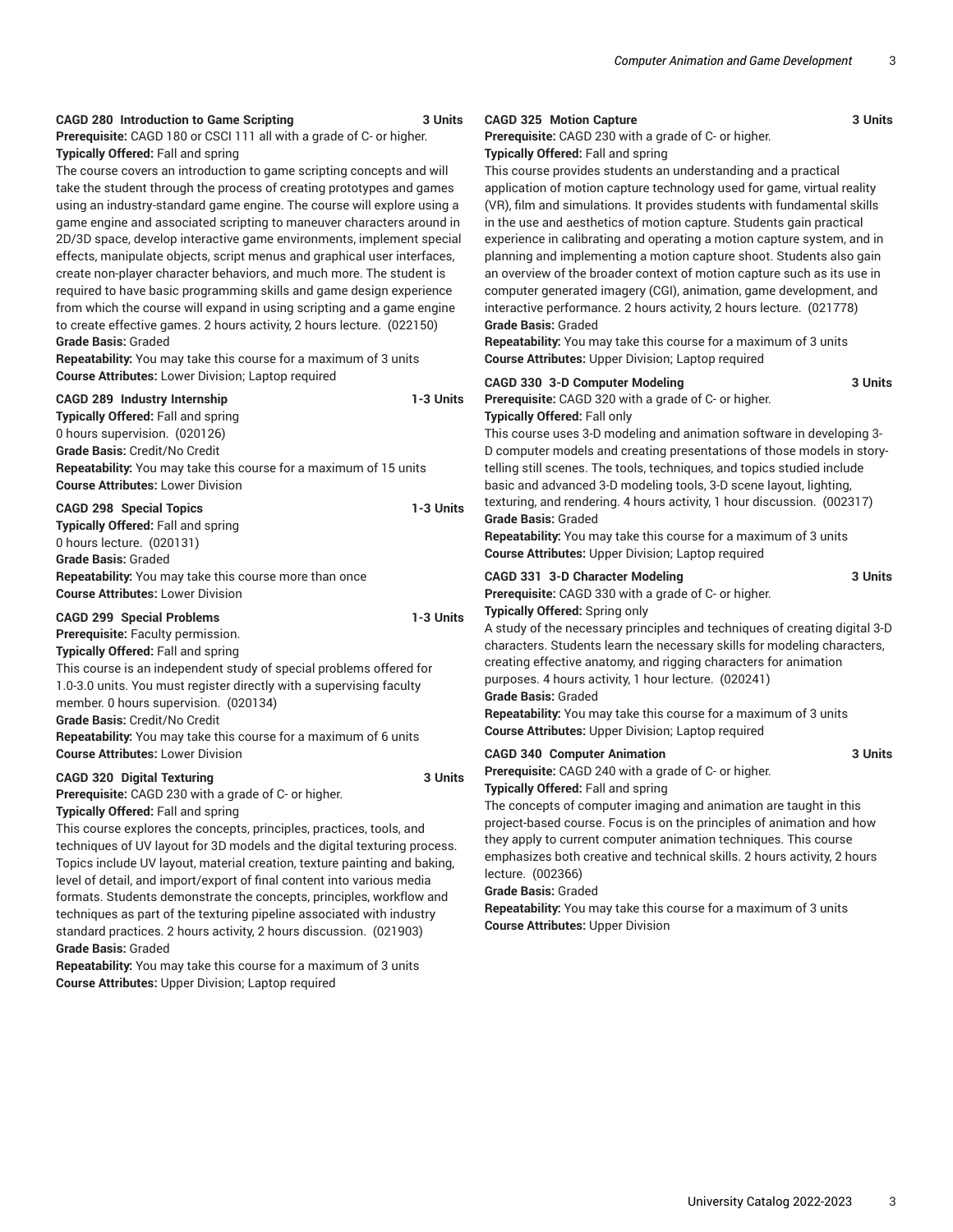# **CAGD 345W Advanced Animation Pre-Production and Story Development (W) 3 Units W, GW**

**Prerequisite:** GE Written Communication (A2) requirement, CAGD 117 with a grade of C- or higher.

### **Typically Offered:** Fall and spring

Concentration on story development as it directly relates to Computer Animation. Students write a treatment, script, and storyboard for an animation project. Emphasis is placed on understanding the story structure, writing interesting dialogue and developing an indepth storyboard. The course gives students a practical approach to creating the pre-production component of an animated "short." 3 hours lecture. (015871)

#### **Grade Basis:** Graded

**Repeatability:** You may take this course for a maximum of 3 units **Course Attributes:** Upper Division; Writing Course; Graduation Writing Assessment

#### **CAGD 350 3D Scanning 3 Units**

**Prerequisite:** CAGD 320 with a grade of C- or higher.

**Typically Offered:** Fall and spring

This course provides an introduction and technical foundation to tools and strategies used to develop 3D scanned content and deliverables leading to effective visual communication as it relates to digital production in the game and animation industries. Emphasis is placed on the basics of scanning theory, hardware uses and limitations, safety, digital capture and pipeline development. 2 hours activity, 2 hours lecture. (022149)

**Grade Basis:** Graded

**Repeatability:** You may take this course for a maximum of 3 units **Course Attributes:** Upper Division; Laptop required

# **CAGD 358 Emerging Technologies in Media and Entertainment 3 Units**

**Prerequisite:** CAGD 112, CAGD 180 for CAGD majors; JOUR 255 or 255W, JOUR 260W for JOUR majors; MADT 206 for MADT majors.

#### **Typically Offered:** Fall only

This professional skills and technology course teaches students in media, entertainment, and technology fields about new and emerging trends in media and entertainment technologies, including, but not limited to, Virtual Reality, Augmented Reality, Photogrammetry, LIDAR scanning, 360 degree photo-scanning, and Motion Capture. The course is focused on the exploration of emerging technologies, as it applies to the various industries in media and entertainment, including, but not limited to, journalism, storytelling, and game development. 3 hours discussion. (021966)

**Cross listing(s):** JOUR 358, MADT 358

**Grade Basis:** Graded

**Repeatability:** You may take this course for a maximum of 3 units **Course Attributes:** Upper Division

# **CAGD 370 Video Game Development 3 Units**

**Prerequisite:** CAGD 180, CAGD 270 both with a grade of C- or higher. **Typically Offered:** Fall and spring

This course covers the principles of game design, gaming strategies, game production, and marketing. Students learn to function as a productive member of an interdisciplinary game design team to plan, document, and develop a video game concept. 2 hours activity, 2 hours lecture. (020242)

**Grade Basis:** Graded

**Repeatability:** You may take this course for a maximum of 3 units **Course Attributes:** Upper Division; Laptop required

#### **CAGD 373 Game Asset Production 3 Units**

**Prerequisite:** CAGD 320 with a grade of C- or higher.

#### **Typically Offered:** Fall and spring

This course explores the basic concepts, principles, practices, tools and techniques of game asset production and the production pipeline used primarily in games and interactive environments. Topics include creating, modifying, texturing, lighting, and rendering environmental and prop assets across a variety of media. Projects are designed to guide students through the process of designing digital assets and understanding how objects are important and used in games and interactive environments. Students produce game assets that demonstrate the concepts, principles, workflows, and techniques associated with game asset production. 2 hours activity, 2 hours lecture. (021633)

#### **Grade Basis:** Graded

**Repeatability:** You may take this course for a maximum of 3 units **Course Attributes:** Upper Division; Laptop required

# **CAGD 374W Interactive Storytelling in Video Games 3 Units W Prerequisite:** CAGD 345W or CAGD 370 (with a grade C- or higher). **Typically Offered:** Fall and spring

This course examines video games as a storytelling medium, investigating how interactive storytelling incorporating rich characters and stories that incite an immersive experience, requires approaches to writing that may be linear or nonlinear. Students will delve into the evolution of narrative in video games along with the iterative process of writing for video games and examine the critical component of a unified experience between writer and level designer. Students will engage in the elements of narrative for video games through investigation, analysis, and design. 2 hours activity, 2 hours discussion. (022152) **Grade Basis:** Graded

**Repeatability:** You may take this course for a maximum of 3 units **Course Attributes:** Upper Division; Laptop required; Writing Course

# **CAGD 375W Video Game Pre-Production 3 Units W, GW**

**Prerequisite:** GE Written Communication (A2) requirement; CAGD 370 (with a grade C- or higher).

**Typically Offered:** Fall and spring

An intermediary course studying the video game pre-production and development process. This course covers the software and production processes used within the video game development industry. Emphasis is placed on game documentation, team communications, and understanding Agile production processes. The course gives students a practical approach to creating the pre-production elements of a video game. 3 hours lecture. (022194)

#### **Grade Basis:** Graded

**Repeatability:** You may take this course for a maximum of 3 units **Course Attributes:** Upper Division; Laptop required; Writing Course; Graduation Writing Assessment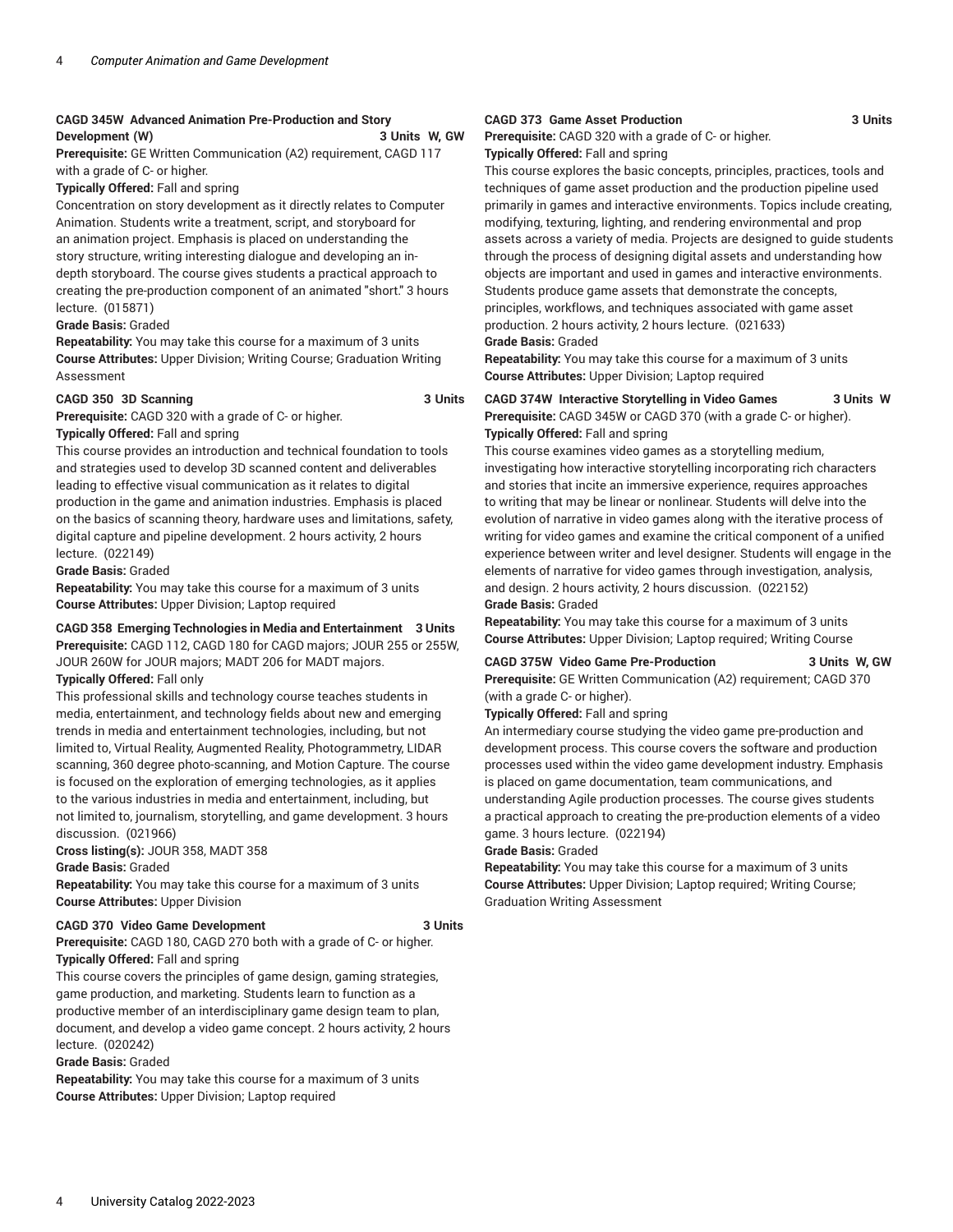#### **CAGD 377 Mobile Game Development 3 Units**

# **Prerequisite:** CAGD 370 with a grade of C- or higher.

**Typically Offered:** Fall and spring

This course investigates the evolution of mobile gaming and the challenges for developing mobile games such as game design, art, programming, distribution, marketing, and monetization are examined. The phases in mobile game development and various roles in a development project are explored. Existing and planned mobile games are analyzed. The process of planning, designing, implementing, and producing mobile games on various architectures are also investigated. Throughout the course, game concepts and proposals are created for analysis with promising proposals moving on to planning, design, implementation, and development. 2 hours activity, 2 hours discussion. (021444)

#### **Grade Basis:** Graded

**Repeatability:** You may take this course for a maximum of 3 units **Course Attributes:** Upper Division; Laptop required

#### **CAGD 380 Game Scripting 3 Units**

**Prerequisite:** CAGD 280 (with a grade of C- or higher) or CSCI 211 (with a grade of C- or higher).

#### **Typically Offered:** Spring only

This course covers an introduction to game scripting and takes the student through the process of creating games using an industrystandard game engine. The course explores using a game engine and associated scripting to maneuver characters around in 3D space, develop game environments, implement special effects, manipulate objects, script menus and graphical user interfaces, create non-player character behaviors, and much more. The student is required to have basic programming skills and game design experience from which this course expands in using scripting and game engine to create effective games. 2 hours activity, 2 hours lecture. (021604)

**Grade Basis:** Graded

**Repeatability:** You may take this course for a maximum of 3 units **Course Attributes:** Upper Division; Laptop required

#### **CAGD 389 Industry Internship 1-3 Units**

**Prerequisite:** Faculty permission.

**Typically Offered:** Fall and spring

This internship is offered for 1.0-3.0 units. Students must register directly with a supervising faculty member. 0 hours supervision. (020127) **Grade Basis:** Credit/No Credit

**Repeatability:** You may take this course for a maximum of 15 units **Course Attributes:** Upper Division

# **CAGD 398 Special Topics 1-3 Units**

#### **Typically Offered:** Fall and spring

This course is for special topics offered for 1.0-3.0 units. Typically the topic is offered on a one-time-only basis and may vary from term to term and be different for different sections. See the Class Schedule for the specific topic being offered. 3 hours lecture. (015892)

**Grade Basis:** Graded

**Repeatability:** You may take this course more than once **Course Attributes:** Upper Division

#### **CAGD 399 Special Problems 1-3 Units**

**Prerequisite:** Faculty permission.

**Typically Offered:** Fall and spring

This course is an independent study offered for 1.0-3.0 units. You must register directly with a supervising faculty member. 0 hours supervision. (020135)

**Grade Basis:** Credit/No Credit

**Repeatability:** You may take this course for a maximum of 6 units **Course Attributes:** Upper Division

# **CAGD 420 Digital Lighting and Texturing 3 Units**

**Prerequisite:** CAGD 330 with a grade of C- or higher.

### **Typically Offered:** Fall only

This course explores the techniques used for simulating realistic lighting and texturing in 2D and 3D environments and develops student skills in accurate image creation. 2 hours activity, 2 hours lecture. (020243) **Grade Basis:** Graded

**Repeatability:** You may take this course for a maximum of 3 units **Course Attributes:** Upper Division; Laptop required

#### **CAGD 432 3-D Character Rigging 3 Units**

**Prerequisite:** CAGD 330 (with a grade of C- or higher) or CAGD 340 (with a grade of C- or higher).

#### **Typically Offered:** Spring only

This course explains the technical skills and challenges of rigging for 3-D animation. Students develop key technical skills for 3-D character setup including how to build, rig, skin, pose, and test 3-D models for animation. Students explore the process of creating joints, assembling skeletons, fine-tuning rigs for realistic motion, rigging bodies and faces, and techniques for binding surfaces to skeletal rigs for animation. 2 hours activity, 2 hours discussion. (021225)

#### **Grade Basis:** Graded

**Repeatability:** You may take this course for a maximum of 3 units **Course Attributes:** Upper Division; Laptop required

#### **CAGD 441 3-D Character Animation 3 Units**

**Prerequisite:** CAGD 340 with a grade of C- or higher.

**Typically Offered:** Fall and spring

This course covers the study of motion, timing and acting as they apply to animated characters. Emphasis is on the performance of the character and how it reads to the audience. Techniques and methods for facial expressing, lip-synching, and staging are explored. 2 hours activity, 2 hours lecture. (020245)

#### **Grade Basis:** Graded

**Repeatability:** You may take this course for a maximum of 3 units **Course Attributes:** Upper Division; Laptop required

#### **CAGD 445 Advanced Animation Production 3 Units**

**Prerequisite:** CAGD 330 or CAGD 340, CAGD 345W. **Typically Offered:** Fall only

The computer animation production process is taught in this class. Working from a script, storyboard, and/or animatic, students complete an "animated short" with accompanying sound, music, and visual effects. Emphasis is on working as a member of a computer animation team, similar to a real-world production facility. 3 hours discussion. (002367) **Grade Basis:** Graded

**Repeatability:** You may take this course for a maximum of 3 units **Course Attributes:** Upper Division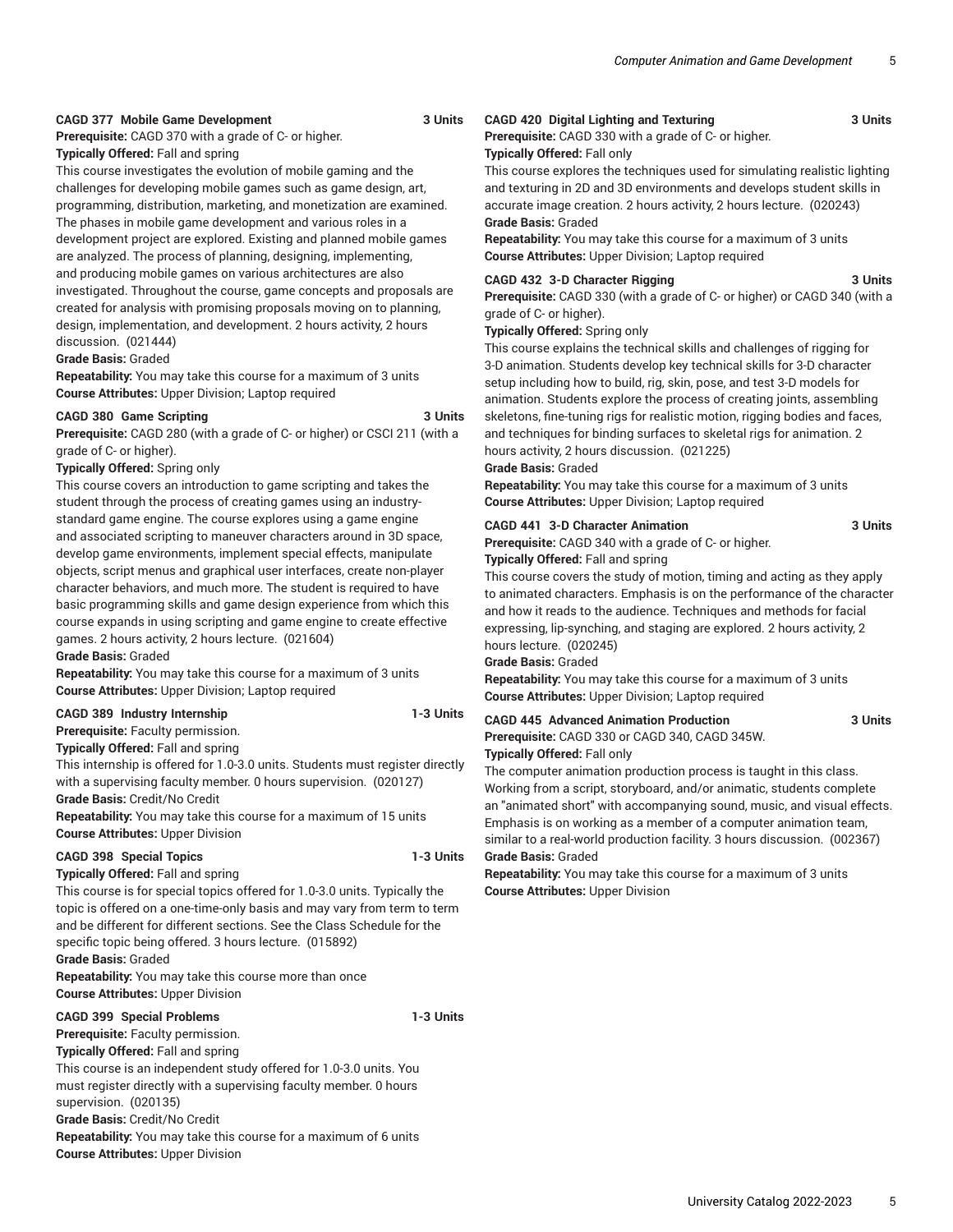#### **CAGD 458 Applied Emerging Technologies in Media and Entertainment 3 Units**

**Prerequisite:** CAGD 112, CAGD 180 for CAGD majors; JOUR 255 or JOUR 255W, JOUR 260W for JOUR majors; MADT 206 for MADT majors. **Typically Offered:** Spring only

This professional skills and technology project-based course engages students in new and emerging technologies in media and entertainment through applied projects requiring students to work in multidisciplinary teams to create completed visual content projects. The course is focused on the application of new and emerging technologies with relevance in various media and entertainment industries, including, but not limited to, journalism, storytelling, and game development. 3 hours discussion. (021969)

**Cross listing(s):** JOUR 458, MADT 458

**Grade Basis:** Graded

**Repeatability:** You may take this course for a maximum of 3 units **Course Attributes:** Upper Division

### **CAGD 470 Video Game Production 3 Units**

**Prerequisite:** CAGD 370 (with a grade of C- or higher); CAGD 373 (with a grade of C- or higher) for CAGD majors only.

**Typically Offered:** Fall and spring

Using the principles of game design, students work in collaborative teams to design, implement, test, and produce a computer game. Marketing strategies are also explored. 4 hours activity, 1 hour lecture. (020246)

**Grade Basis:** Graded

**Repeatability:** You may take this course for a maximum of 3 units **Course Attributes:** Upper Division; Laptop required

#### **CAGD 489 Industry Internship 1-3 Units Typically Offered:** Fall and spring

0 hours supervision. (020128)

**Grade Basis:** Credit/No Credit **Repeatability:** You may take this course for a maximum of 15 units **Course Attributes:** Upper Division

# **CAGD 493 Senior Portfolio 3 Units**

**Prerequisite:** Senior standing in CAGD.

**Typically Offered:** Fall and spring

This course affords senior level students the opportunity to develop work for a professional-quality portfolio through directed senior-level projects demonstrating their creativity, and acquired aesthetic and technical skills in their area of study. Projects are selected by negotiation starting with a specific written proposal and plan. The course utilizes the process of preparing and deploying a professional portfolio to incorporate these new works and refined selections of prior works. The course also addresses self-promotional strategies and successful work practices of industry professionals. Students are required to formally present the portfolio. Class time will be a mix of lecture, discussion, presentation, critique, meetings, and activities. 3 hours discussion. (021424) **Grade Basis:** Graded

**Repeatability:** You may take this course for a maximum of 6 units **Course Attributes:** Upper Division

# **CAGD 495 Advanced Production 3 Units**

**Prerequisite:** Faculty permission.

**Typically Offered:** Fall and spring

This course is designed to give hands-on experience to students in Computer Animation and Game Development or related majors. Students work as collaborators on large-scale, professional productions relevant to their field of study. Content of this course is subject to change each semester. 4 hours activity, 1 hour discussion. (020563)

**Grade Basis:** Graded

**Repeatability:** You may take this course for a maximum of 12 units **Course Attributes:** Upper Division

### **CAGD 498 Special Topics 1-3 Units**

#### **Typically Offered:** Fall and spring

This course is for special topics offered for 1.0-3.0 units. Typically the topic is offered on a one-time-only basis and may vary from term to term and be different for different sections. See the Class Schedule for the specific topic being offered. 3 hours lecture. (015891)

**Grade Basis:** Graded

**Repeatability:** You may take this course more than once **Course Attributes:** Upper Division

# **CAGD 499 Special Problems 1-3 Units**

**Prerequisite:** Faculty permission.

**Typically Offered:** Fall and spring

This course is an independent study offered for 1.0-3.0 units. You must register directly with a supervising faculty member. 0 hours supervision. (020136)

**Grade Basis:** Credit/No Credit

**Repeatability:** You may take this course for a maximum of 6 units **Course Attributes:** Upper Division

#### **CAGD 499H Honors Project 3 Units**

**Prerequisite:** Junior standing, top 5% of major.

**Typically Offered:** Fall and spring

An enrolled student must be sponsored by a full-time faculty member in Computer Animation and Game Development. Independent study resulting in a piece of scholarly or creative work involving substantial research to be completed and publicly presented. Must receive a grade of B or higher. This course must be taken during two consectuvie semesters in order to complete the 6-unit Honors project. This course is not available to graduate students. 9 hours supervision. (020643) **Grade Basis:** Graded

**Repeatability:** You may take this course for a maximum of 6 units **Course Attributes:** Upper Division

# **CAGD 545 Advanced Animation Post-Production 3 Units Prerequisite:** CAGD 330 or CAGD 340, CAGD 345W

**Typically Offered:** Spring only

This course focuses on the completion of animation projects in the postproduction environment, including editing, music, sound effects, and other post-production elements to successfully complete professionallevel short animations. Emphasis is on working as a member of a computer animation team, similar to a real-world production facility. 3 hours discussion. (020248)

# **Grade Basis:** Graded

**Repeatability:** You may take this course for a maximum of 3 units **Course Attributes:** Upper Division

# **CAGD 589 Industry Internship 1-3 Units**

**Typically Offered:** Fall and spring 0 hours supervision. (020129) **Grade Basis:** Credit/No Credit **Repeatability:** You may take this course for a maximum of 15 units **Course Attributes:** Upper Division